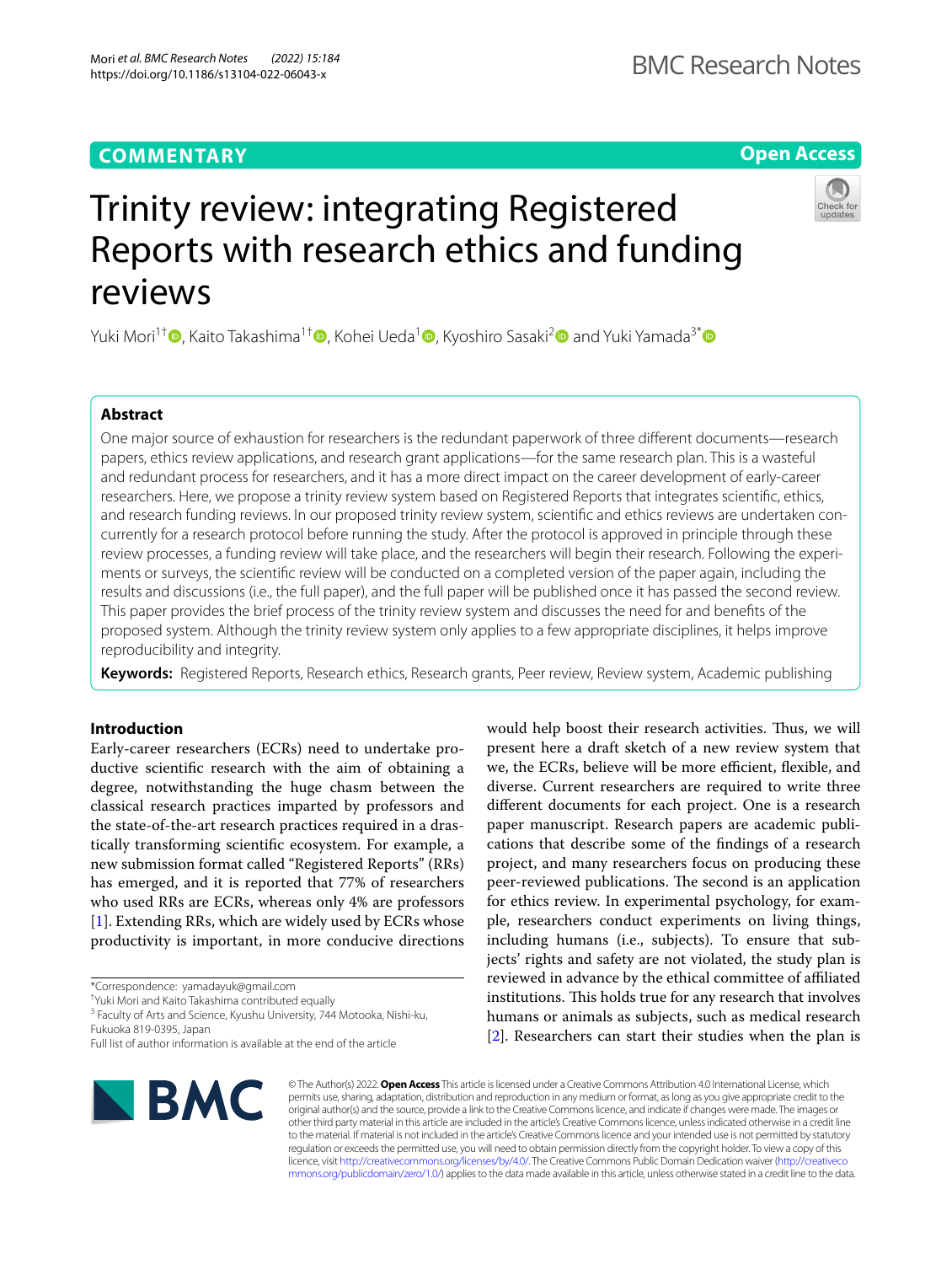approved and does not pose any ethical problems [\[3](#page-4-2)]. Similar to RRs, the ethics review applications are peerreviewed and often revised before studies are conducted.

The authors also often write applications for research grants to conduct their studies. Funds are necessary for research activities. Researchers submit dozens of pages outlining the plans for their studies to funding agencies to obtain funds for their research. The researchers will be awarded grants if the agencies deem the plans benefcial. The important thing here is that the grant application is also peer-reviewed and selected before the studies. A study reported that each grant proposal takes researchers an average of 34 working days [\[4\]](#page-4-3). If the researchers fail to obtain grants, they waste 34 working days. Obtaining research grants is a lifeline for researchers, and if they fail to obtain grants early in their research career, it will be very difficult for them to obtain grants in the middle or later stages of their careers [\[5](#page-4-4)].

The post-study peer review process comes too late; peer review is more helpful when it comes earlier in the process. The reviewers' comments in post-study peer review cannot improve the manuscript as suggestions that should have been made during the research design stage are often provided after all studies have been completed. It is also necessary to move back and forth between ethics and scientifc review to satisfy both positions when there are diferent suggestions for ethics review and scientific review. It could be difficult for many researchers. Furthermore, post-study peer review contributes to publication bias. Publication bias motivates researchers to engage in questionable research practices (QRPs), such as *p*-hacking, and consequently reduces the reproducibility of fndings and integrity.

Recently, it has become relatively common to submit papers in the form of RRs [\[6](#page-4-5), [7](#page-4-6)] to suppress publication bias and QRPs. RRs are an editorial system in which the authors submit a research protocol to a journal before running the study (Stage 1). During Stage 1, the value of the research question, the rationale for the hypothesis, and the validity of the methods are assessed  $[6]$  $[6]$ . This allows reviewers to assist authors in improving their protocol and rationale or to make changes that will further improve the quality of the paper [[8\]](#page-4-7). As a result of peer review and revision, if the protocol is judged to be publishable, the protocol and results are accepted in principle for publication, regardless of the results of studies performed afterward. After the studies, a completed version of the paper is submitted again for peer review, and a fnal decision on publication is made (Stage 2). Despite the benefts of RRs for improving reproducibility and the integrity of science, RRs are not prevalent, even in the disciplines where RRs have already been introduced, such as psychology and life sciences [\[1](#page-4-0)]. Furthermore, while RRs are more actively used by ECRs, it has been pointed out that the fnancial cost of securing participants to satisfy statistical power is a barrier to the use of RRs, especially for researchers with limited resources [[6](#page-4-5)].

As mentioned above, researchers submit similar documents to three diferent organizations, each with its own format, and each is independently peer-reviewed three times. The research ethics and funding reviews also assess scientifc validity and its importance, which overlap with the peer review of academic papers, wasting the effort of the reviewers involved in all three. This is a wasteful and redundant process. Furthermore, poststudy peer review might not only waste reviewers' time and efort improving manuscripts but might also be a breeding ground for QRPs. While using RRs could suppress QRPs and improve reproducibility, more widespread use of RRs requires motivating researchers to use RRs and fnancially supporting researchers who are willing to use RRs [\[6](#page-4-5)]. Hence, we propose to integrate RRs with research ethics and funding reviews. A system that integrates RRs with funding reviews has already been proposed [[1,](#page-4-0) [9](#page-4-8)]. By integrating a research ethics review, the proposed method signifcantly reduces researchers' workloads more than the conventional system, which entails redundant writing tasks.

#### **Main text**

In the trinity review system, researchers will submit a detailed pre-research protocol in the Stage 1 manuscript of the RRs. As in typical RRs, the protocol will be peerreviewed by several reviewers. This involves assessing the value of the research question, the rationale for the hypothesis, and the validity of the methods for testing the hypothesis<sup>[1](#page-1-0)</sup> In our proposed trinity review system, an ethics review will be conducted concurrently with the Stage 1 protocol. Some reviewers dedicated to ethical aspects will be assigned to the protocol and review the ethical aspects of the paper. Protocols with ethical problems are returned to the authors, who would revise them according to the reviewer's comments and the editor's decision. If there is some necessity in terms of ethical considerations that are not covered in the code, the protocol is reviewed additionally by the author's institution (e.g., in the medical feld, institutional acknowledgement might be necessary if the research uses some invasive methods against humans). When the protocol is accepted through these review processes, a funding review would be initiated. Here, the Stage 1 protocols

<span id="page-1-0"></span> $1$  Note that, for exploratory research RRs, it is also important to assess the validity of explorations and the transparency of its process after completing Stage 1 [\[10](#page-4-9)].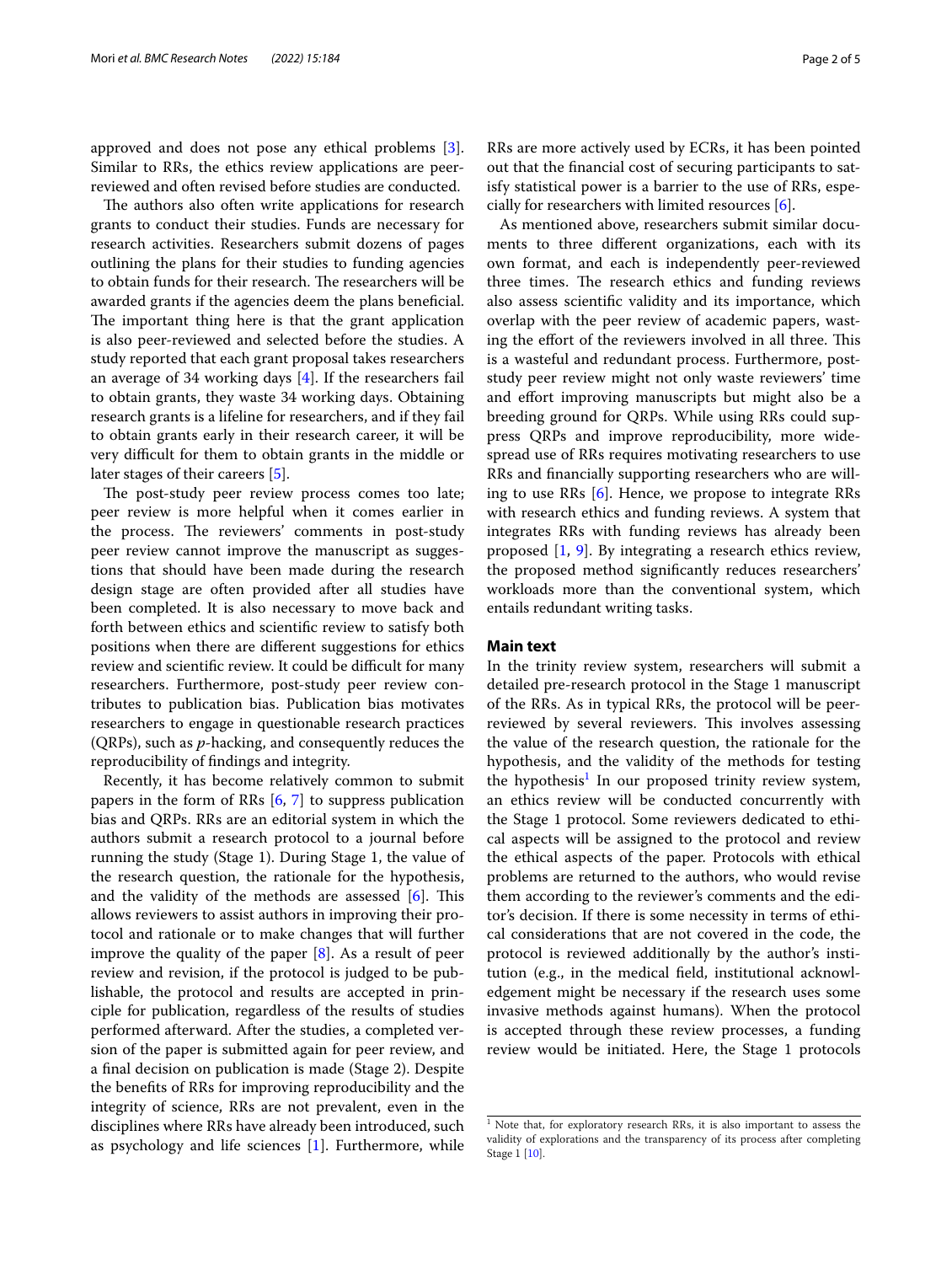and funders would be matched in some way. The funders assess whether the Stage 1 protocols are possibly benefcial to them or the public and invest grants in protocols that meet their criteria. In this way, the trinity review system unifes the three diferent types of peer reviews and makes them run smoothly.

Funding review (or matching) is probably the trickiest part of this system. The funding review would not require any revisions to the manuscript, and thus it would only take place after the protocol has passed scientifc and ethics reviews and been accepted in principle. Research funds are provided for protocols, not for individual researchers as in a typical funding review. Two ways of matching protocols and funders are possible. First, funders select and invest in the protocol they are interested in from a list of in-principle accepted protocols that can be browsed only by the funders. Second, funders ofer grants; these oferings are listed, and authors apply for those that match their protocols. This is similar to the traditional grant system, but it is qualitatively different because the reviewed manuscripts ensure the importance of the research question, the relevance of the protocol, and research ethics. For both matching ways, authors do not need to write new documents for research grants because in-principle accepted protocols are used as the application form. These methods help researchers to avoid spending time on time-wasting paperwork, and funders can easily assess whether the research is truly suitable for funding. Note that this funding review only provides an opportunity or option to obtain grants. In other cases, authors could choose to skip the funding review. For example, they can cover research expenses in another way (e.g., having another grant outside the trinity review system or using crowdfunding); nevertheless, they still want to receive a combined review from scientifc and ethical perspectives (Fig.  $1)^2$  $1)^2$ .

There are some obvious potential difficulties in implementing the trinity review. One might argue that it will increase the workload for journals. The key point is that it requires several ethics reviewers, which could lead to a shortage of reviewers and incentives for them. Next, this trinity review is suitable for disciplines and communities that already have some common rules, guidelines, and formats for ethics reviews; otherwise, the journal will need to prepare them, which will incur additional costs. Furthermore, the trinity review system requires ethics reviewers in addition to academic reviewers. Many journals are already experiencing difficulties in finding reviewers  $[11]$ . The addition of ethics reviews could be a burden for them.

There are a number of issues that need to be resolved when introducing the trinity review system. However, this system is necessary to promote more efficient and proper research practices and to fnancially support researchers, especially ECRs, who work to improve the reproducibility and integrity of research. Here, we point out the benefts that the trinity review system brings to the academic community.

The first benefit is that this system eliminates the redundancy of reviewers as well as authors, and leads to more efficient research practice. As already mentioned, this system combines the Stage 1 manuscript of RRs with ethics review and funding review to eliminate the redundancy of authors preparing multiple paperwork for a single study. In addition, scientifc and ethics reviews are conducted simultaneously on the same documents. This system provides academic and ethical peer review of protocols before the study is conducted so that reviewers' comments can be used to improve the quality of protocols. This also helps to eliminate the redundancy of reviewers.

The second benefit is that this system improves reproducibility and research integrity. This system is based on RRs, and any protocols using this system will be published regardless of the statistical signifcance of the results. As a result, it could prevent fle drawer problems [[12\]](#page-4-11) and publication bias  $[13, 14]$  $[13, 14]$  $[13, 14]$  $[13, 14]$  $[13, 14]$ , questionable research practices or research misconduct, and, as a result, increase reproducibility  $[8, 15]$  $[8, 15]$  $[8, 15]$  in the same way as traditional RRs. In addition, papers published through the trinity review system will provide a detailed description of ethical considerations. In this system, an ethics review will be conducted, as well as a scientifc review, at Stage 1. Consequently, researchers must describe ethical considerations in greater detail in their protocols. This will help readers determine what specifc considerations have been made. Furthermore, since scientifc and ethics reviews are conducted simultaneously through the same documents, the authors have no opportunity to arbitrarily modify the original plan regarding ethical considerations without consulting the journal, as per the process of traditional RRs. This will prevent the problem of changing ethical operations after the ethics assessment is completed [\[16](#page-4-15)], and hence problematic ethical behaviors will be suppressed.

The third benefit is that this system motivates researchers to use RRs. This system provides the option to obtain research funds. Therefore, not only resource-constrained researchers who are willing to use RRs, but also researchers with limited funding, especially ECRs, can make use of the trinity review system to promote the use of RRs. The trinity review system also benefits researchers who <sup>2</sup> For more detailed specifics of the process and proposals for a possible trinity belong to institutes or departments that do not have an

<span id="page-2-0"></span>review system, please refer to supplemental materials [\(https://osf.io/rq5vb/](https://osf.io/rq5vb/)).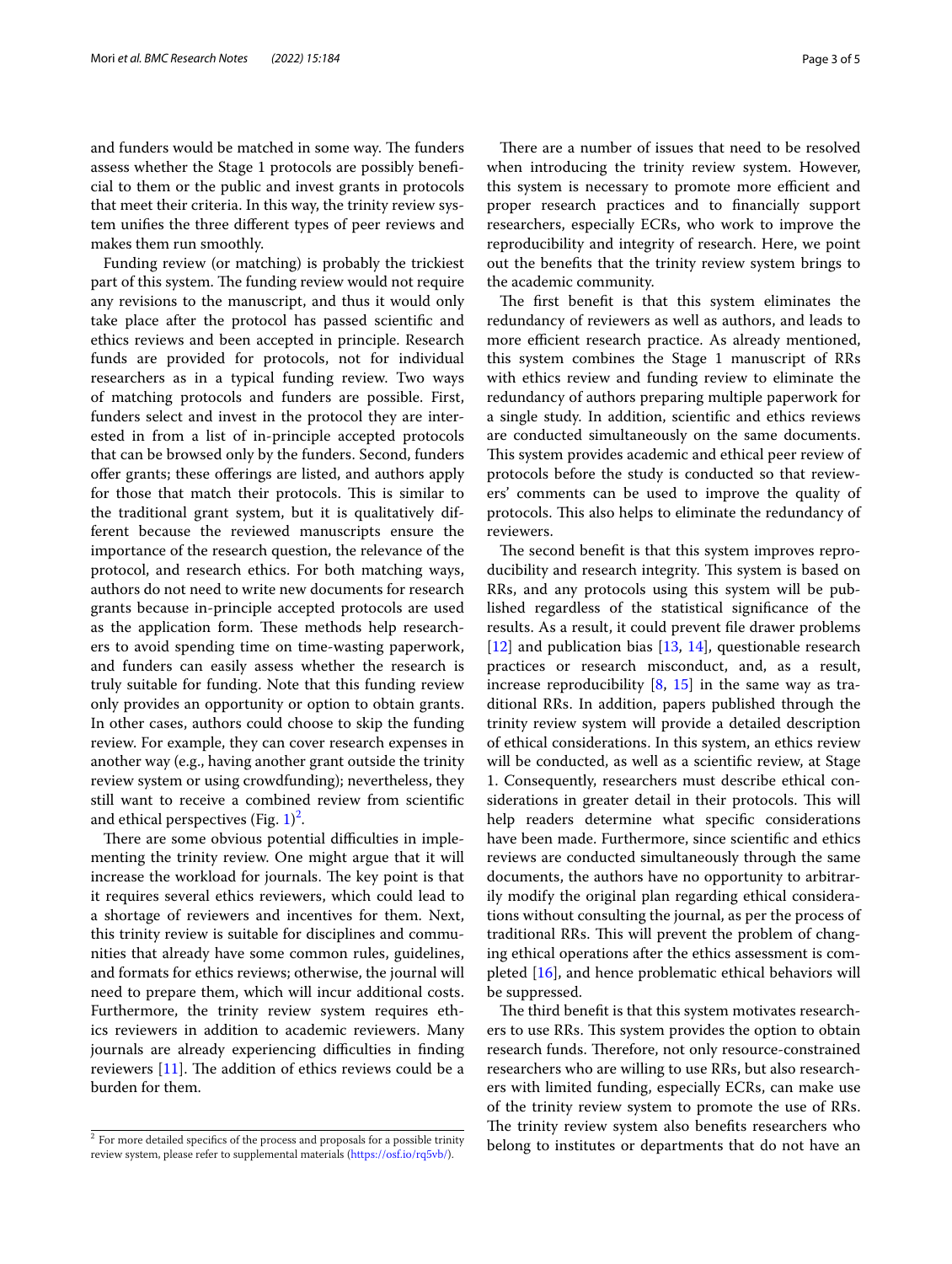

<span id="page-3-0"></span>institutional review board and independent researchers who do not belong to any research institution [\[17,](#page-4-16) [18](#page-4-17)]. By using this system, they can have an opportunity to review their protocol from an ethical perspective quickly and easily. This can promote citizen science as well as the use of RRs.

### **Outlook**

In summary, the trinity review system would be valuable for making research practice more efficient. Moreover, the trinity review system is benefcial for reproducibility and research integrity because it suppresses questionable practices involving research,

ethical considerations, and the use of funds. This method is easier to implement in research areas and specifc research topics where the use of RRs is already popular and well established. In contrast, this system cannot be applied to exploratory and conceptual disciplines (e.g., humanities and theoretical physics) and studies that are not suitable for using RRs (e.g., developing new engineering techniques and optical illusions  $[19]$  $[19]$ ). Thus, since the trinity review system will probably not become the standard for all research and because it is not clear whether RRs themselves will continue to be used  $[20]$  $[20]$ , the system can only play a temporary and tentative role (Fig. [1](#page-3-0)).